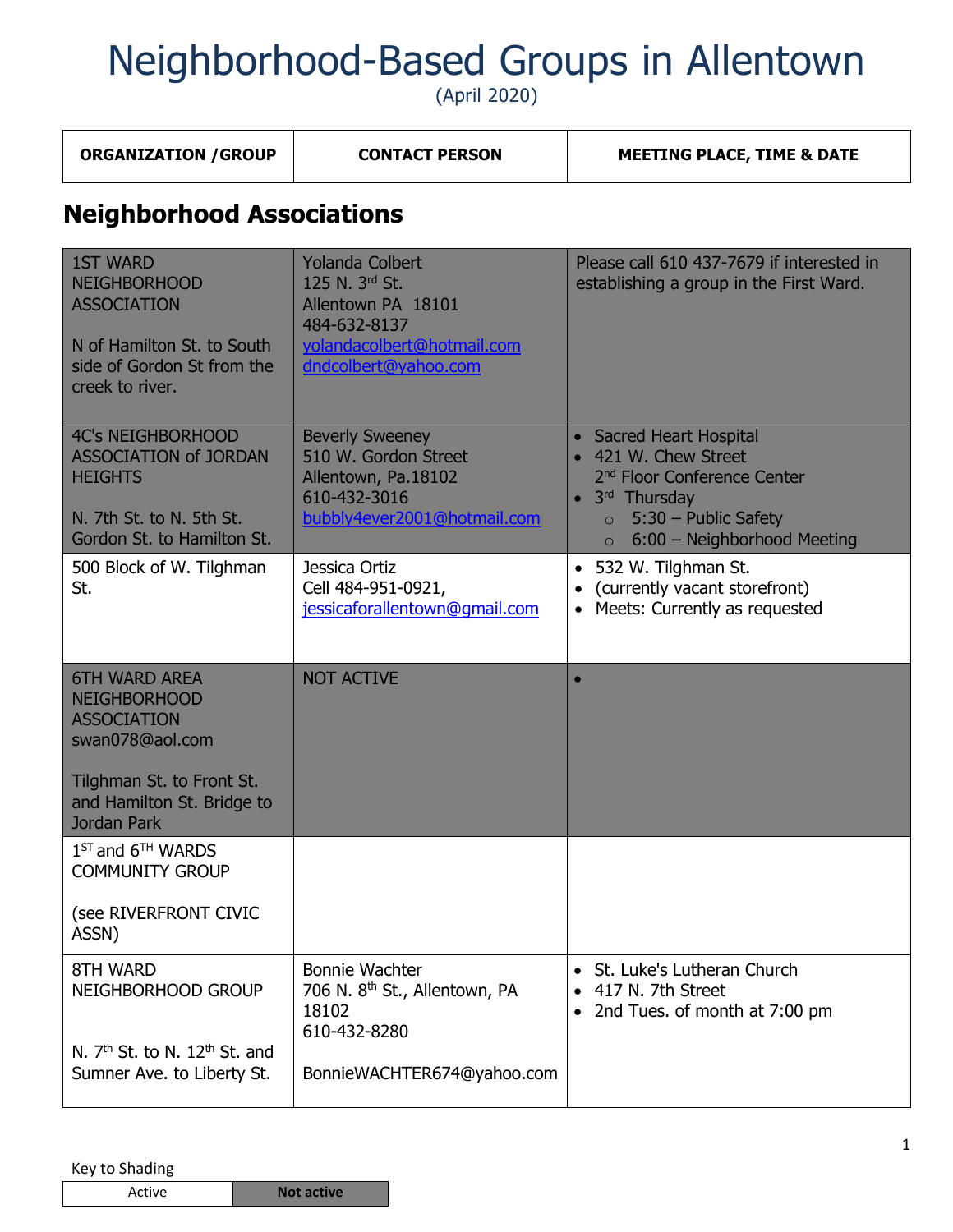(April 2020)

| <b>ORGANIZATION / GROUP</b>                                                                                                                                                              | <b>CONTACT PERSON</b>                                                                                                                                     | <b>MEETING PLACE, TIME &amp; DATE</b>                                                                                                                                                                                                                                                                    |
|------------------------------------------------------------------------------------------------------------------------------------------------------------------------------------------|-----------------------------------------------------------------------------------------------------------------------------------------------------------|----------------------------------------------------------------------------------------------------------------------------------------------------------------------------------------------------------------------------------------------------------------------------------------------------------|
| <b>EAST ALLENTOWN</b><br><b>RITTERSVILLE</b><br><b>NEIGHBORHOOD</b><br><b>ASSOCIATION (EARN</b><br>Frontier)<br>Both 14 <sup>th</sup> and 15 <sup>th</sup> wards                         | Dennis Pearson<br>942 E. Tilghman St.<br>Allentown PA 18109<br>610-434-1229<br>dpearson@enter.net                                                         | • St. Peter's Lutheran Church<br>• 1933 Hanover Ave.<br>• 3rd Mon. of month at 7:00 pm                                                                                                                                                                                                                   |
| of East Allentown                                                                                                                                                                        |                                                                                                                                                           |                                                                                                                                                                                                                                                                                                          |
| <b>FAIRVIEWERS</b><br>NEIGHBORHOOD CRIME<br><b>WATCH</b><br>Susquehanna St north to<br>Harrison St. and 5th St.<br>to10th St. --- between 5th<br>& 6th Streets go north to<br>Auburn St. | Ken Laudenslager<br>721 W. Cumberland St.<br>Allentown PA 18103<br>610-704-3926<br>kllaud@rcn.com                                                         | • Grace UCC<br>623 Cleveland Street<br>2 <sup>nd</sup> Wednesday of the month at 7:00 pm<br>$\bullet$                                                                                                                                                                                                    |
| <b>FRANKLIN PARK CIVIC</b><br><b>ASSOCIATION</b><br>N 12 <sup>th</sup> St to N 15 <sup>th</sup> St and<br>Hamilton St to Gordon St.                                                      | <b>NOT ACTIVE</b>                                                                                                                                         | <b>Mike Taylor</b><br>132 N. 14th St., Allentown PA 18102<br>610-770-9371<br>mphlmltelect@ptd.net<br>Mary Buesgen<br>1345 W. Linden St., #2, Allentown PA<br>18102<br>610-434-2086                                                                                                                       |
| <b>JORDAN HEIGHTS</b>                                                                                                                                                                    | <b>Milly Canales</b><br>530 W. Allen St.<br>Allentown PA 18102<br>484-904-3730<br><u>millystore@yahoo.com</u>                                             | Combined meeting (Jordan Heights, Old<br>Fairgrounds, 4 <sup>th</sup> Street, Sacred Heart, Old<br>Town Neighborhood Watch, 4 C's)<br><b>Sacred Heart Hospital</b><br>421 W. Chew Street<br>2 <sup>nd</sup> Floor Conference Center<br>3rd Thursday<br>5:30 Public Safety<br>6:00 - Neighborhood Meeting |
| <b>KECK PARK COMMUNITY</b><br><b>ASSOCIATION</b><br>River to Fenwick St., Park<br>St. to E. Hamilton St. and<br><b>Mosser Village</b><br>is from $2^{nd}$ St. to Irving St.              | Mitzi Xander<br>257 E. South St., Allentown PA<br>18109<br>(H) 610-433-7057; (W) 610-820-<br>4067<br>Cell #484-225-8739<br>mitzi.xander@mosservillage.org | <b>Keck Park Pool House</b><br>S. Carlisle & E. Mosser Streets<br>2 <sup>nd</sup> Thursday<br>$9:00$ a.m.                                                                                                                                                                                                |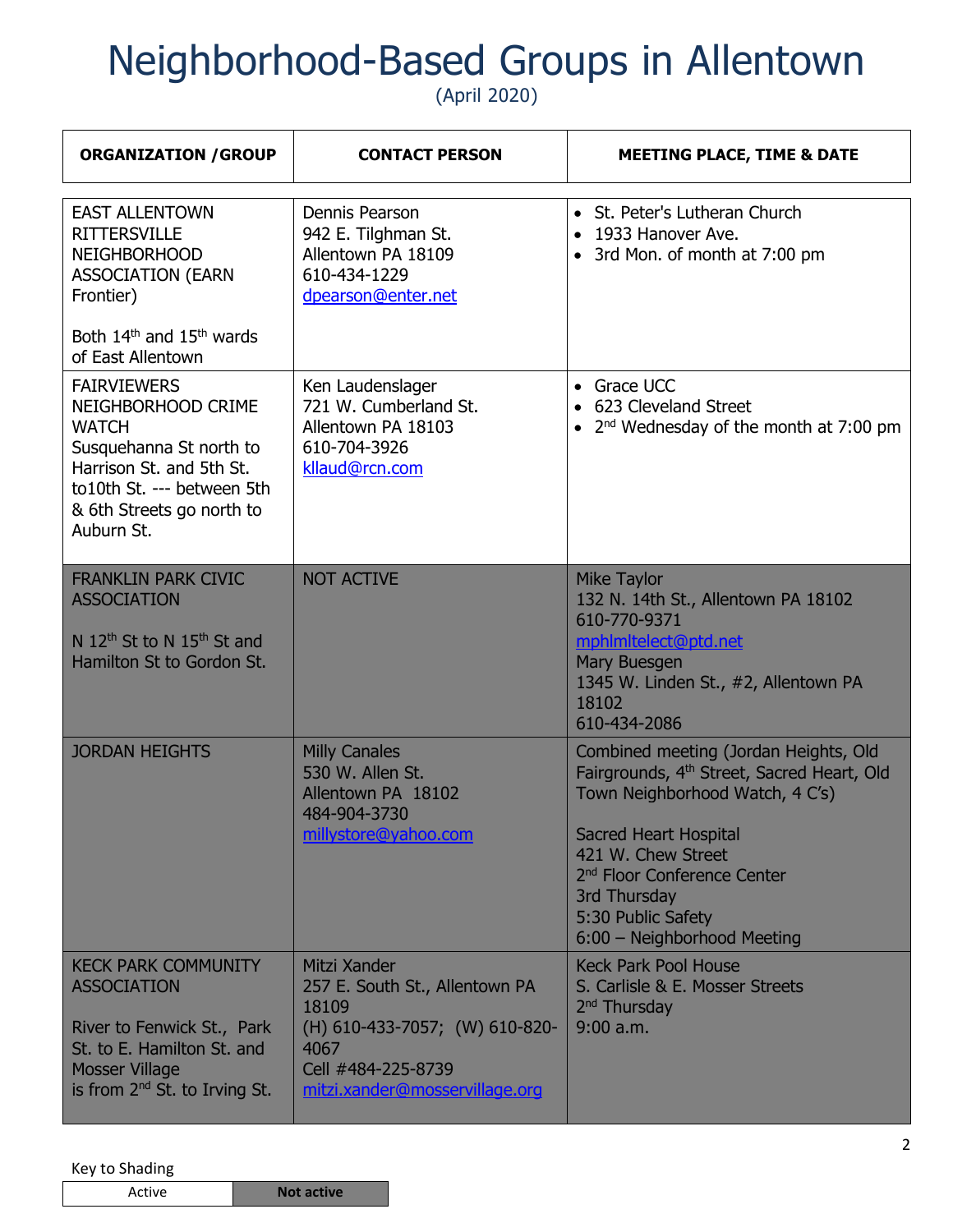(April 2020)

| <b>ORGANIZATION / GROUP</b>                                                                                                                                                                                                                                            | <b>CONTACT PERSON</b>                                                                                                                                                                                            | <b>MEETING PLACE, TIME &amp; DATE</b>                                                                                                                                                                      |
|------------------------------------------------------------------------------------------------------------------------------------------------------------------------------------------------------------------------------------------------------------------------|------------------------------------------------------------------------------------------------------------------------------------------------------------------------------------------------------------------|------------------------------------------------------------------------------------------------------------------------------------------------------------------------------------------------------------|
| <b>LIBRARY AREA</b><br><b>NEIGHBORHOOD</b><br><b>ASSOCIATION (LANA)</b><br>S. $10th$ St. to S. $15th$ St. and<br>Hamilton St. to MLK Jr Dr.<br><b>Addition</b> - Hamilton St. to<br>Linden St. (both sides) from<br>N. 12 <sup>th</sup> St. to N. 15 <sup>th</sup> St. | Nick Butterfield<br>223 S. 13th St., Allentown PA<br>18102<br>610-770-1751<br>butterfn@aol.com<br>Dottie Anderson<br>1212 Union St., Allentown PA<br>18102<br>610-435-6684<br>cattyshack1212@verizon.net         | • Allentown Public Library (Basement<br>conference room)<br>• 1218 W. Hamilton St<br>Alternating<br>$\bullet$<br>3rd Monday of month at 6:30 pm<br>$\circ$<br>3rd Saturday of month at 10:00 am<br>$\circ$ |
| <b>LITTLE LE-HI</b><br><b>NEIGHBORHOOD WATCH</b><br><b>GROUP</b><br>12 <sup>th</sup> Ward to the Hess<br>Station on Lehigh St, all of<br>the Parkway, S. Jefferson<br>and across from the<br>Parkway Shopping Center                                                   | <b>Ruthann Phillips</b><br>1845 17th St. SW Allentown PA<br>18103 610-797-6870;<br>W) Fax: 610-882-2264<br>rphillips.1845@rcn.com                                                                                | Parkway Church of Christ<br>1471 S. Jefferson St.<br>4th Tues.every other month at 7:00 pm                                                                                                                 |
| <b>MIDWAY MANOR</b><br><b>COMMUNITY ASSOCIATION</b><br>Union Blvd to City limits<br>and<br>Sherman St to Club Ave<br>Face book for group $\rightarrow$                                                                                                                 | <b>Richard Wilburn</b><br>1039 N. Van Buren St.<br>Allentown PA 18109<br>610-435-2678 cell # 610-533-<br>8278<br>bopw@ptd.net<br>www.facebook.com/group.php?gi<br>d=136048290175#/group.php?gi<br>d=136048290175 | • Lou Ramos Center,<br>1344 Sherman St,<br>$1st$ Monday of the month at 7 p.m.                                                                                                                             |
| MOUNTAINVILLE 30<br><b>COMMUNITY WATCH</b><br>Mack Blvd. to City limits<br>from the Mountain Side<br>Restaurant at 4 <sup>th</sup> and<br>Susquehanna Streets                                                                                                          | Ronnie Kaintz, President<br>2447 South 6 <sup>th</sup> Street<br>Allentown, PA 18103<br>610-797-3654<br>Edward Didra - VP<br>1632 SW 33rd St. #B 18103<br>610-797-3438                                           | Trinity Memorial Lutheran Church<br>$\bullet$<br>• 535 W Emmaus Ave<br>$1st$ Wed of the month at 7 pm<br>during Lent: 1 <sup>st</sup> Tuesday<br>$\bullet$<br>No meeting in July or August<br>$\bullet$    |
| <b>MUHLENBERG AREA</b><br><b>COMMUNITY WATCH</b>                                                                                                                                                                                                                       | Gretchen Krasley<br>2126 Allen St., Allentown, PA                                                                                                                                                                | • Christ E. C. Church<br>2135 Tilghman St.                                                                                                                                                                 |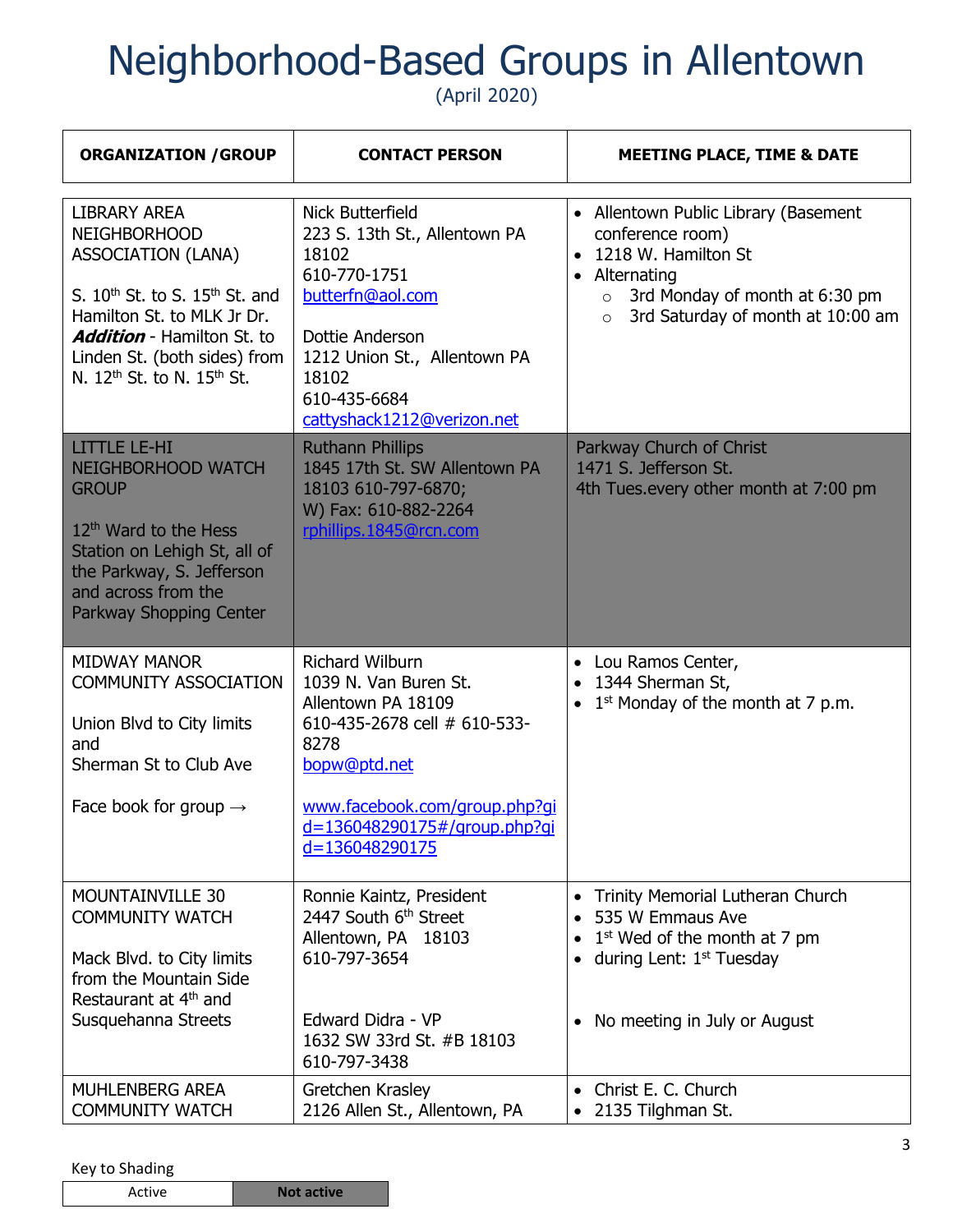(April 2020)

| <b>ORGANIZATION / GROUP</b>                                                                                                              | <b>CONTACT PERSON</b>                                                                                                        | <b>MEETING PLACE, TIME &amp; DATE</b>                                                                                                                   |
|------------------------------------------------------------------------------------------------------------------------------------------|------------------------------------------------------------------------------------------------------------------------------|---------------------------------------------------------------------------------------------------------------------------------------------------------|
| Lafayette St. to 27 <sup>th</sup> St. and<br>Tilghman St. to the<br>Parkway                                                              | 18104<br>610-821-7716<br>gretchenkrasley@aol.com                                                                             | • 2nd Wed. of the month at 7:00 pm<br>No meeting in July<br>$\bullet$                                                                                   |
| NEIGHBORHOOD 7 CRIME<br><b>WATCH</b><br>N. 12 <sup>th</sup> St. to N. 20 <sup>th</sup> St. and<br>Gordon St. to Tilghman St.             | <b>NOT ACTIVE</b>                                                                                                            |                                                                                                                                                         |
| <b>NORTH ALLENTOWN</b><br><b>LOOKOUT</b><br>Meadow St. to the East side<br>of Seventh St. and<br>Tilghman St. north to the<br>city limit | <b>NOT ACTIVE</b>                                                                                                            | <b>Collins Harris</b><br>429 Washington St., Allentown 18102<br>610-821-8052<br>cmanharris@aol.com<br>Maribel Nieves484-239-9283<br>Nieves184@aol.com   |
| <b>OVERLOOK PARK</b>                                                                                                                     | Kiesha King<br>Overlook Park (Pennrose)<br>445 Hanover Ave, Allentown, PA<br>18109<br>$(610)$ 774-9623<br>kking@pennrose.com |                                                                                                                                                         |
| NOTES (NEIGHBORS OF<br>THE EAST SIDE)                                                                                                    | <b>NOT ACTIVE</b>                                                                                                            | St. Joseph's Lutheran Church<br>309 E. Walnut St.<br>4th Tues. of the month at 7:30 pm<br>No meetings in July or August                                 |
| NORTH 4TH STREET                                                                                                                         | <b>John Millington</b><br>541 N. 4 <sup>th</sup> Street<br>Allentown, Pa 18102<br>484 764-4418<br>jamlaser@hotmail.com       | Combined meeting<br><b>Sacred Heart Hospital</b><br>421 W. Chew Street<br>2 <sup>nd</sup> Floor Conference Center<br>3rd Thursday<br>5:30 Public Safety |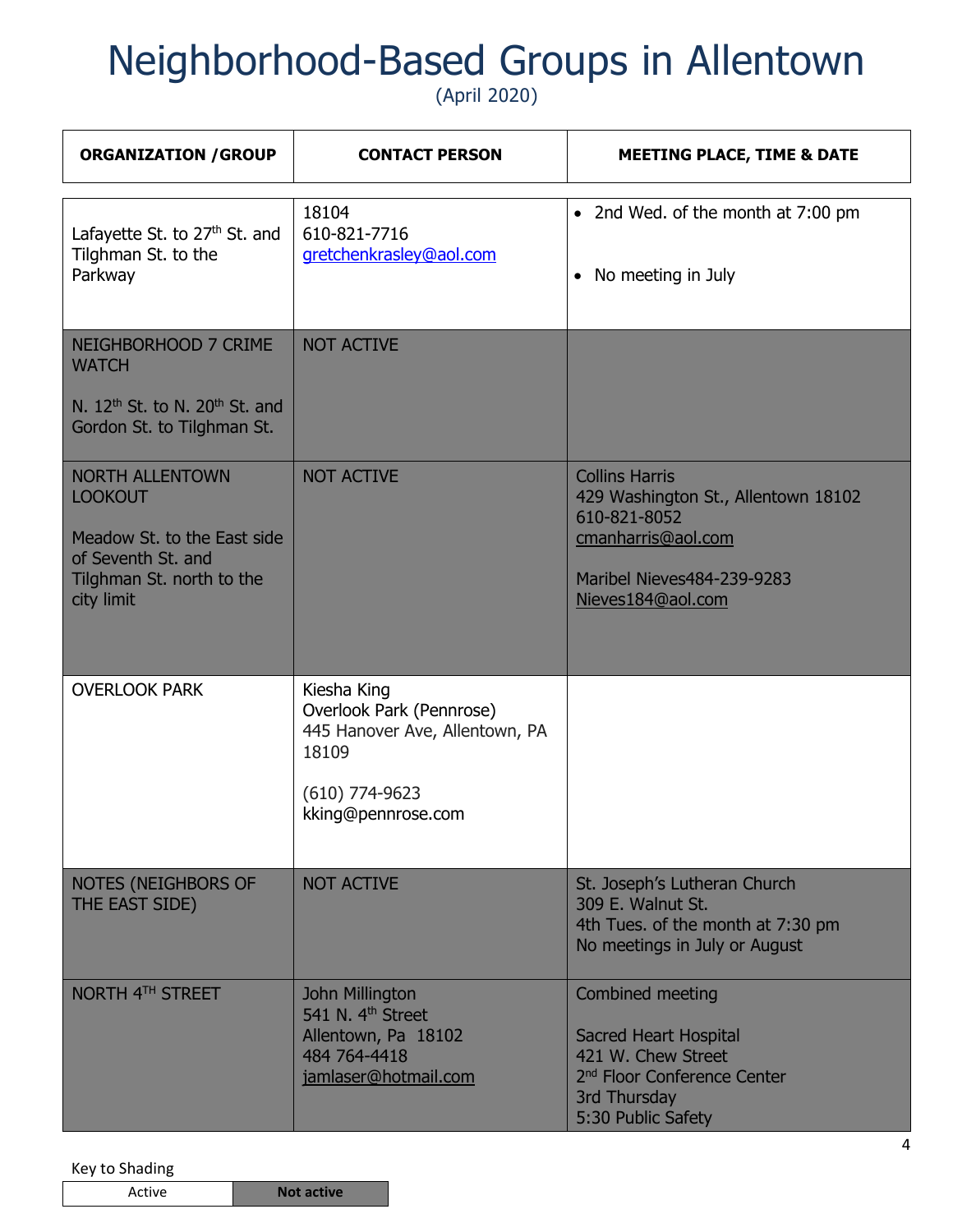(April 2020)

| <b>ORGANIZATION / GROUP</b>                                                                                                                                                                                                                                                                                                                                                 | <b>CONTACT PERSON</b>                                                                                                                                                                                                                                                           | <b>MEETING PLACE, TIME &amp; DATE</b>                                                                                                                                                            |
|-----------------------------------------------------------------------------------------------------------------------------------------------------------------------------------------------------------------------------------------------------------------------------------------------------------------------------------------------------------------------------|---------------------------------------------------------------------------------------------------------------------------------------------------------------------------------------------------------------------------------------------------------------------------------|--------------------------------------------------------------------------------------------------------------------------------------------------------------------------------------------------|
|                                                                                                                                                                                                                                                                                                                                                                             |                                                                                                                                                                                                                                                                                 | 6:00 - Neighborhood Meeting                                                                                                                                                                      |
| $(O.A.P.A.)$ OLD<br><b>ALLENTOWN</b><br>PRESERVATION ASSO<br>www.oldallentown.org<br>Blank St between Court &<br>Turner Sts then N 12 <sup>th</sup> St to<br>N Fountain St between<br>Linden & Liberty Sts then N<br>Fountain & N Hall Sts<br>between Turner & Liberty<br>Sts which includes 3 house<br>on the north side of Turner<br>St between N Lumber & N<br>$9th$ Sts | President - Chris Brown<br>cbrown@browndesigncorp.com<br>Vice Pres - Gerry Pegues<br>gpegues@pplweb.com<br>Interim Treasurer - Edward<br>Morrison<br>edward.morrison@verizon.net<br>Secretary - Angie Johnson<br>info@oldallentown.org<br>610-740-9919<br>info@oldallentown.org | • OAPA Office<br>147 N 10th St Allentown<br>2nd Wednesday of the month at<br>6:30pm                                                                                                              |
| <b>OLD FAIRGROUNDS</b><br><b>NEIGHBORHOOD</b><br>ASSOCIATION of<br><b>JORDAN HEIGHTS</b><br>www.oldfairgrounds.org<br>Tilghman St. to Gordon St.<br>& N. Levan St. to N. Morris<br>St.                                                                                                                                                                                      | Milagros (Millie) Canales,<br>President<br>530 W. Allen St., Allentown PA<br>18102<br>484 904-3730<br>millystore@yahoo.com                                                                                                                                                      | • Sacred Heart Hospital<br>421 W. Chew Street<br>2 <sup>nd</sup> Floor Conference Center<br>3rd Thursday<br>$\bullet$<br>5:30 Public Safety<br>$\circ$<br>6:00 - Neighborhood Meeting<br>$\circ$ |
| <b>OLD TOWN</b><br><b>NEIGHBORHOOD</b><br><b>WATCH</b><br>N. 12 <sup>th</sup> St. to N. Hall St. and<br>W. Liberty St. to W. Linden<br>St.                                                                                                                                                                                                                                  | Pam Wheelen<br>106 N. 9 <sup>th</sup> Street Apt. 1<br>Allentown PA 18102<br>ppamala123@hotmail.com                                                                                                                                                                             | Combined meeting<br><b>Sacred Heart Hospital</b><br>421 W. Chew Street<br>2 <sup>nd</sup> Floor Conference Center<br>3rd Thursday<br>5:30 Public Safety<br>6:00 - Neighborhood Meeting           |
| <b>PARK RIDGE</b><br><b>NEIGHBORHOOD</b><br><b>ASSOCIATION</b><br>Hamilton St. to Honochick<br>Dr. College Dr. to Ott St.                                                                                                                                                                                                                                                   | Phil Brochu - President<br>2811 Crest Ave. North<br>Allentown PA 18104<br>pbatown@verizon.net<br>Corlis Bachman - VP<br>2826 Crest Ave. North<br>Allentown PA 18104                                                                                                             | <b>Cedar Crest College</b><br>Meetings every quarter                                                                                                                                             |

|  | Active<br><b>Not active</b> |  |
|--|-----------------------------|--|
|--|-----------------------------|--|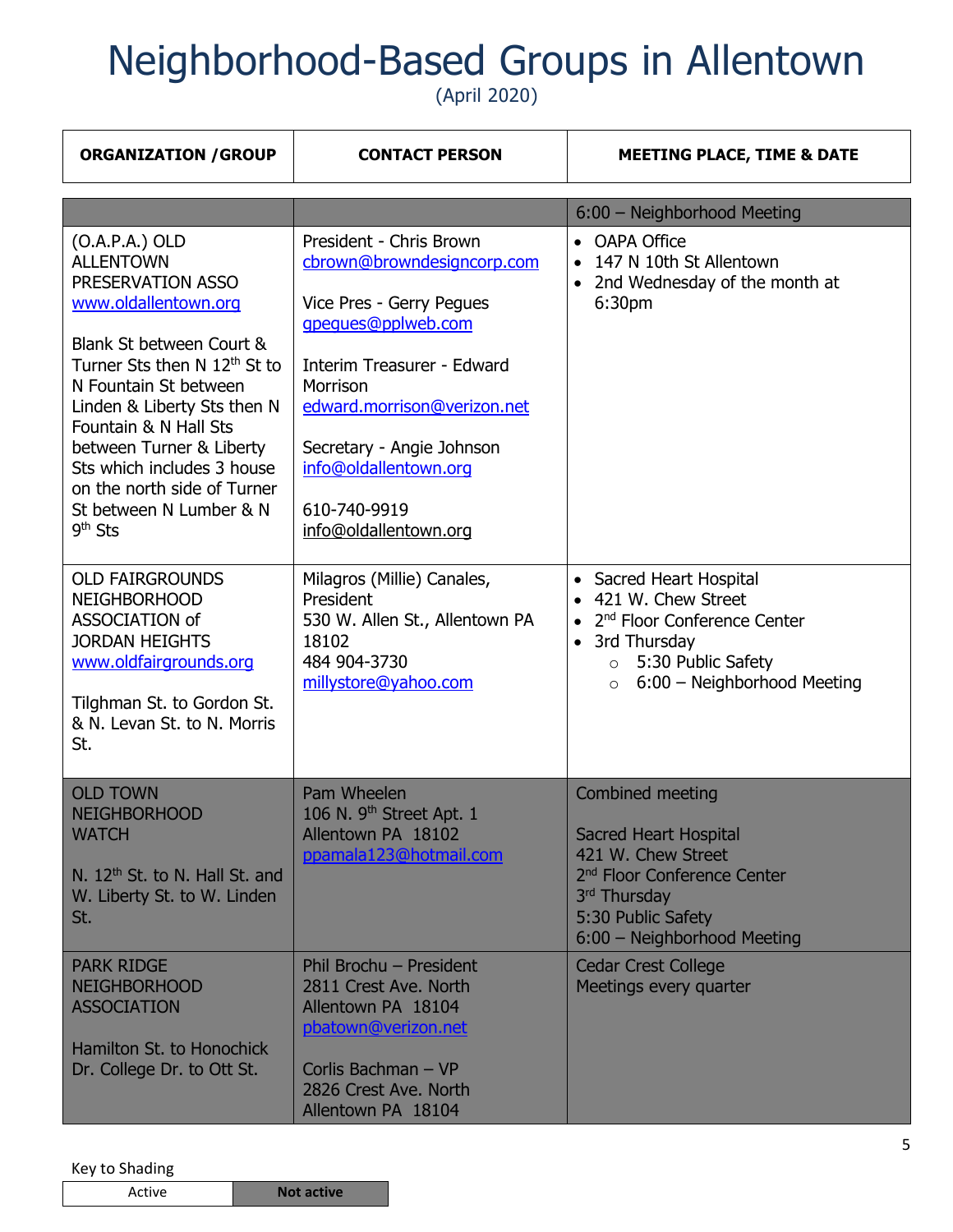(April 2020)

| <b>ORGANIZATION / GROUP</b>                                                                                                                                                    | <b>CONTACT PERSON</b>                                                                                                                                                                                                   | <b>MEETING PLACE, TIME &amp; DATE</b>                                                                                                                                                  |
|--------------------------------------------------------------------------------------------------------------------------------------------------------------------------------|-------------------------------------------------------------------------------------------------------------------------------------------------------------------------------------------------------------------------|----------------------------------------------------------------------------------------------------------------------------------------------------------------------------------------|
|                                                                                                                                                                                | Cia2bachman@aol.com                                                                                                                                                                                                     |                                                                                                                                                                                        |
| <b>RAUB AREA COMMUNITY</b><br><b>WATCH</b><br>Hamilton St. to South St.<br>and S. $15^{th}$ St. to S. $19^{th}$ St.                                                            | <b>Bill Krause</b><br>1742 Union St., Allentown PA<br>18104<br>610-776-0756<br>cell 610-504-4706<br>Driveu247@aol.com<br>Patt Infanti<br>321 S. St. Cloud St, Allentown,<br>18104<br>610-437-5709<br>pattybaby1@aol.com | • Lehigh County Senior Citizens Center<br>1633 Elm St<br>1st Thurs., 7:00 pm                                                                                                           |
| <b>ROSE GARDEN</b><br>NEIGHBORHOOD ASSO<br>(RGNA)<br>Rose Garden to Muhlenberg<br>College, boundary of South<br>Whitehall to Tilghman St.                                      | Mary Douglass, President<br>2718 W. Liberty St. Allentown PA<br>18104<br>610-437-7110 (home)<br>marydouglass@gmail.com<br>info@rosegarden-na.org<br>rosegarden-na.org                                                   | • First Tuesday January-May and<br>September-December                                                                                                                                  |
| RIVERBEND COMMUNITY<br><b>GROUP</b>                                                                                                                                            | Carol Johnson<br>Cell 484-547-3757,<br>rbcivicassoc@qmail.com<br>Address:                                                                                                                                               | • St. James AMEZ Church in the<br>Fellowship Hall<br>• 410 W. Walnut St.<br>• Meets: Second or Third Thursday of the<br>month at 6:30pm                                                |
| <b>RIVERFRONT CIVIC</b><br><b>ASSOCIATION</b><br>(Used to be $1^{ST}$ and $6^{TH}$<br><b>WARDS; covers Census</b><br>Tracts 5 and 4,<br>respectively)                          | James Spang<br>Cell 610-442-4889<br>jspang@lleoa.com<br>Pam Rogers (Secretary)<br>cprodg@yahoo.com                                                                                                                      | Immaculate Conception Church,<br>$\bullet$<br>501 Ridge Avenue, Allentown PA<br>Third Tuesday of each month at<br>7:00pm                                                               |
| <b>SACRED HEART</b><br><b>NEIGHBORHOOD</b><br><b>ASSOCIATION of JORDAN</b><br><b>HEIGHTS</b><br><b>Gordon Street to Linden</b><br>Street; 5th Street to Jordan<br><b>Creek</b> | <b>Marlene Granitz</b><br>534 N. 4 <sup>th</sup> Street<br>Allentown, PA 18102<br>609 707-3684<br>granitz@alumni.upenn.edu                                                                                              | Combined meeting<br><b>Sacred Heart Hospital</b><br>421 W. Chew Street<br>2 <sup>nd</sup> Floor Conference Center<br>3rd Thursday<br>5:30 Public Safety<br>6:00 - Neighborhood Meeting |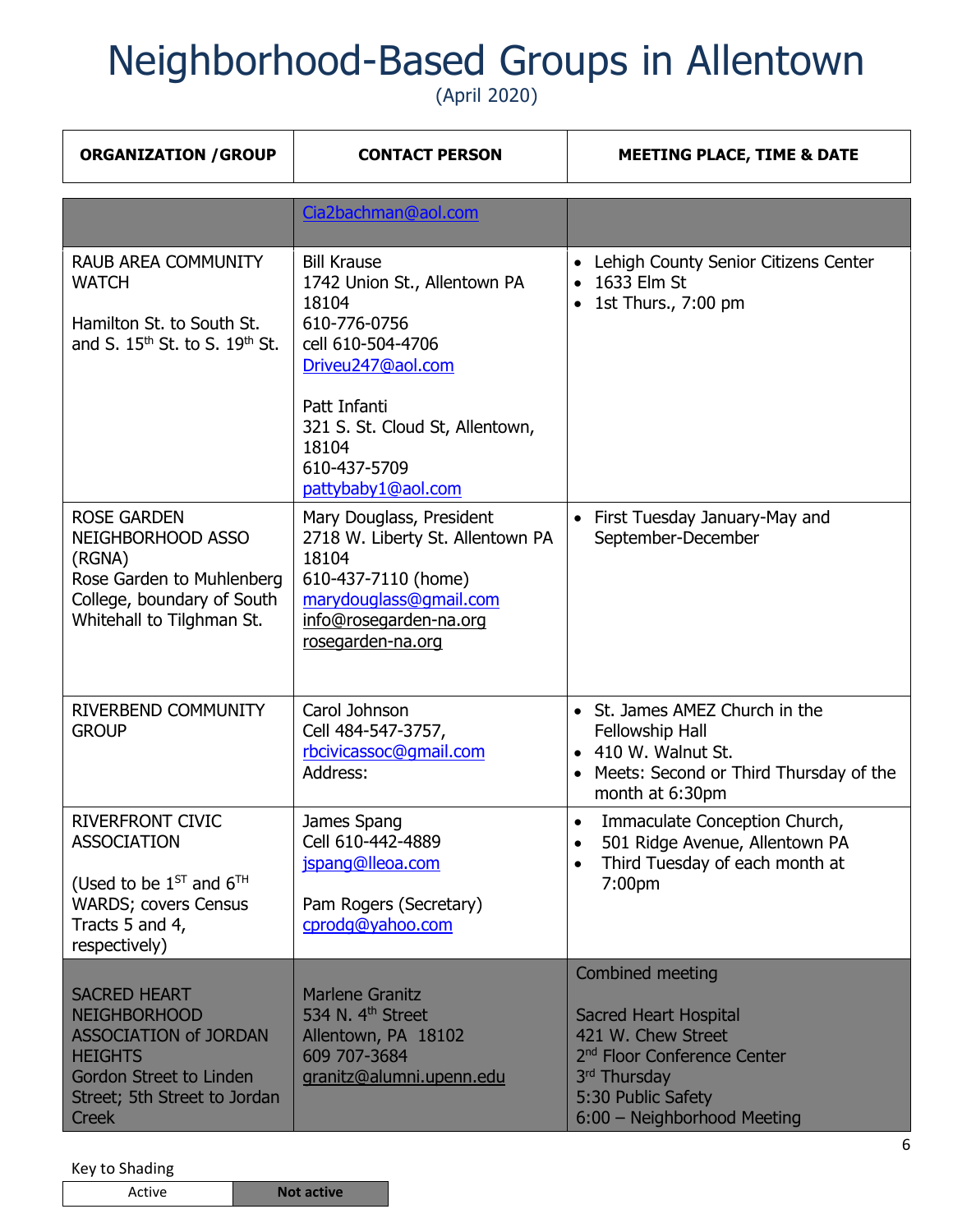(April 2020)

| <b>ORGANIZATION / GROUP</b>                                                                                                                           | <b>CONTACT PERSON</b>                                                                                                                                                                                           | <b>MEETING PLACE, TIME &amp; DATE</b>             |
|-------------------------------------------------------------------------------------------------------------------------------------------------------|-----------------------------------------------------------------------------------------------------------------------------------------------------------------------------------------------------------------|---------------------------------------------------|
|                                                                                                                                                       |                                                                                                                                                                                                                 |                                                   |
| <b>SOUTH 5TH STREET</b><br><b>GROUP</b><br>Mason St. to W. Emaus Ave<br>and S. Jute St. to S. East<br>St.                                             | <b>NOT ACTIVE</b>                                                                                                                                                                                               |                                                   |
| <b>SOUTH ALLENTOWN</b><br><b>NEIGHBORHOOD</b><br><b>ASSOCIATION</b>                                                                                   | <b>NOT ACTIVE</b>                                                                                                                                                                                               |                                                   |
| SOUTH POPLAR ST.<br><b>HOMEOWNER ASSO</b><br>2100 & 2200 blocks of S.<br>Poplar St. between<br>Devonshire Rd. and<br>Menges St.                       | James Kacer<br>2244 S. Poplar St.<br>Allentown, PA 18103<br>610-797-0698<br>jkacer1@gmail.com                                                                                                                   | Meetings as needed, Sunday, at member's<br>homes. |
| <b>ST. PAUL'S PARK</b><br>NEIGHBORHOOD GROUP<br>S. $7th$ St. to S. $10th$ St. and<br>Hamilton St. to Jackson St.<br>and/or Union St.                  | <b>NOT ACTIVE</b>                                                                                                                                                                                               |                                                   |
| 10TH WARD NORTH<br>Tilghman St. south<br>boundary; Sumner Ave.<br>north boundary; 7 <sup>th</sup> St.<br>west boundary; Jordan<br>Creek east boundary | Ken Heffentrager<br>733 N. 11 <sup>th</sup> St. #2<br>Allentown PA 18102<br>kenheffentrager13@gmail.com<br>610-972-0926<br><b>Bernie Reinert</b><br>bernie.reinert@thealternativegall<br>ey.com<br>484-515-5109 |                                                   |
| <b>THIRD WARD</b>                                                                                                                                     | Lisa Norman, President                                                                                                                                                                                          | Last Monday of the Month                          |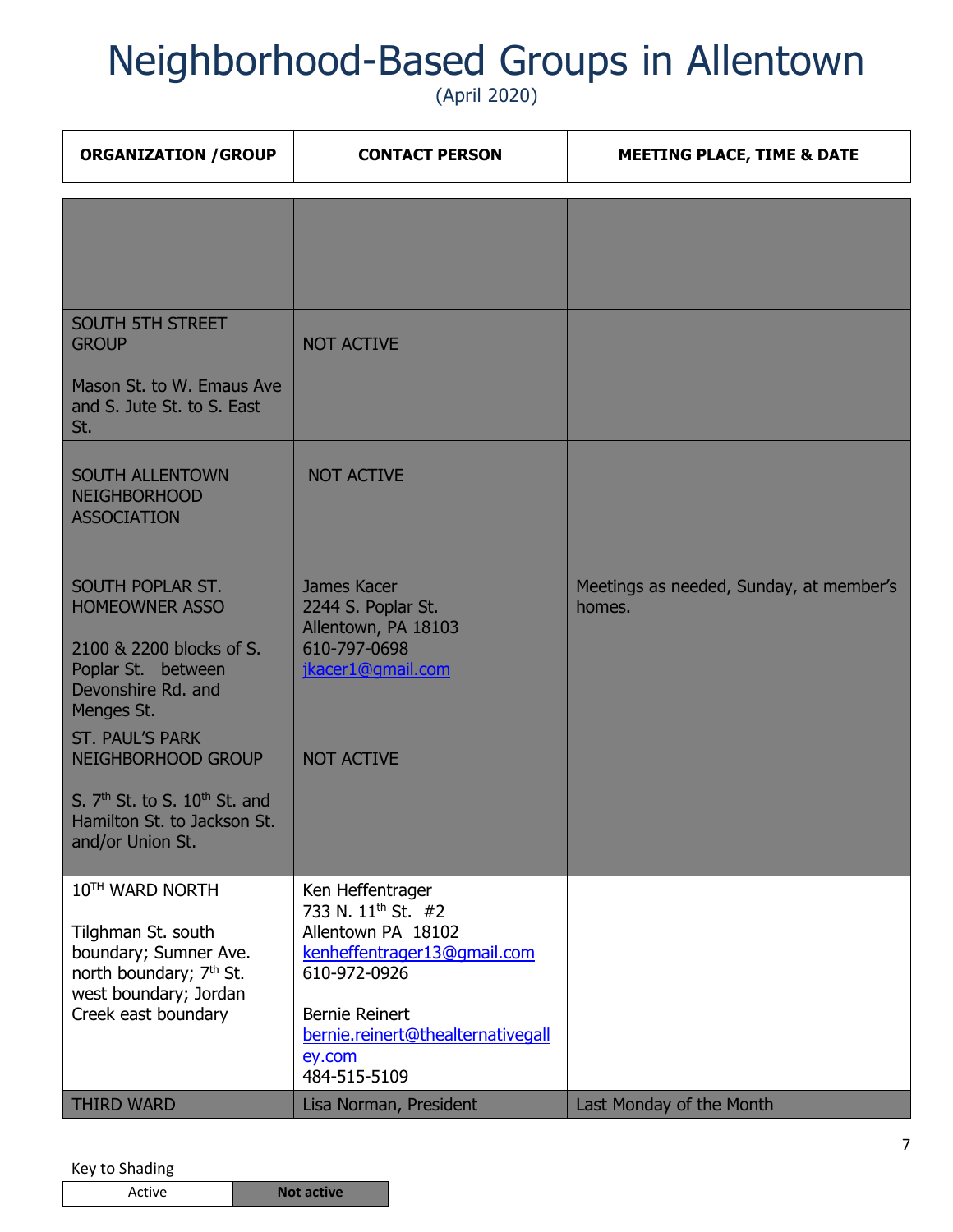| <b>ORGANIZATION / GROUP</b>                                                                                                                                                                                         | <b>CONTACT PERSON</b>                                                                                                                                                                                                                                                       | <b>MEETING PLACE, TIME &amp; DATE</b>                                                                                  |
|---------------------------------------------------------------------------------------------------------------------------------------------------------------------------------------------------------------------|-----------------------------------------------------------------------------------------------------------------------------------------------------------------------------------------------------------------------------------------------------------------------------|------------------------------------------------------------------------------------------------------------------------|
| <b>NEIGHBORHOOD GROUP</b>                                                                                                                                                                                           | 732 W. Walnut St.<br>Allentown PA 18101<br>610 791-1891<br>Mr.gees@hotmail.com<br>Glenn Lehman, Vice President<br>Gmanleh1@yahoo.com                                                                                                                                        | <b>Greystone Apartments</b><br>7 <sup>th</sup> & Walnut<br>7 p.m.                                                      |
| <b>TREXLER ESTATES</b><br>Tilghman St. North to city<br>line Springhouse Rd. East<br>to Golf Course                                                                                                                 | <b>Beth Spero</b><br>4755 W. Tilghman St. #179<br>Allentown, Pa. 18104<br>610-841-8490<br>bethspero@qmail.com<br>Contacts: Beth Spero or<br><b>Beth Kushnick</b><br>bethkush34@yahoo.com                                                                                    | Meet on an as needed basis and in a<br>different location each time.                                                   |
| <b>WEST END ALLIANCE</b><br>N. $17th$ St. to N. $22th$ St.<br>and<br>Liberty St. to Washington<br>St.<br>www.facebook.com/westen<br>dalliance                                                                       | Joseph Schaeffer<br>1824 Allen Street<br>610-439-8448<br>joes@allentownappliance.com<br><b>Scott Smith</b><br>1728 W. Allen Street<br>610-972-1761<br>scott@techdatapcs.com<br>Michael Drabenstott<br>2346 W. Allen St.,<br>610-435-7790<br>michael.drabenstott@verizon.net |                                                                                                                        |
| <b>WEST PARK CIVIC</b><br><b>ASSOCIATION</b><br>Hamilton St. to Gordon St.<br>and N. $12th$ St. to N. $20th$ St.<br>(These are the original<br>boundaries other groups<br>have duplicated some of<br>the coverage.) | Tom Yuracka<br>1634 W. Turner St.<br>610-737-7132<br>tjy1020 @gmail.com<br>Ibi Balog<br>15221/2 Chew St., Allentown, PA<br>18102<br>(H) 610-434-3995<br>ibalog@verizon.net                                                                                                  | Church of the Mediator<br>$\bullet$<br>1620 Turner St<br>$\bullet$<br>1st Tuesday of the month at 7:00 pm<br>$\bullet$ |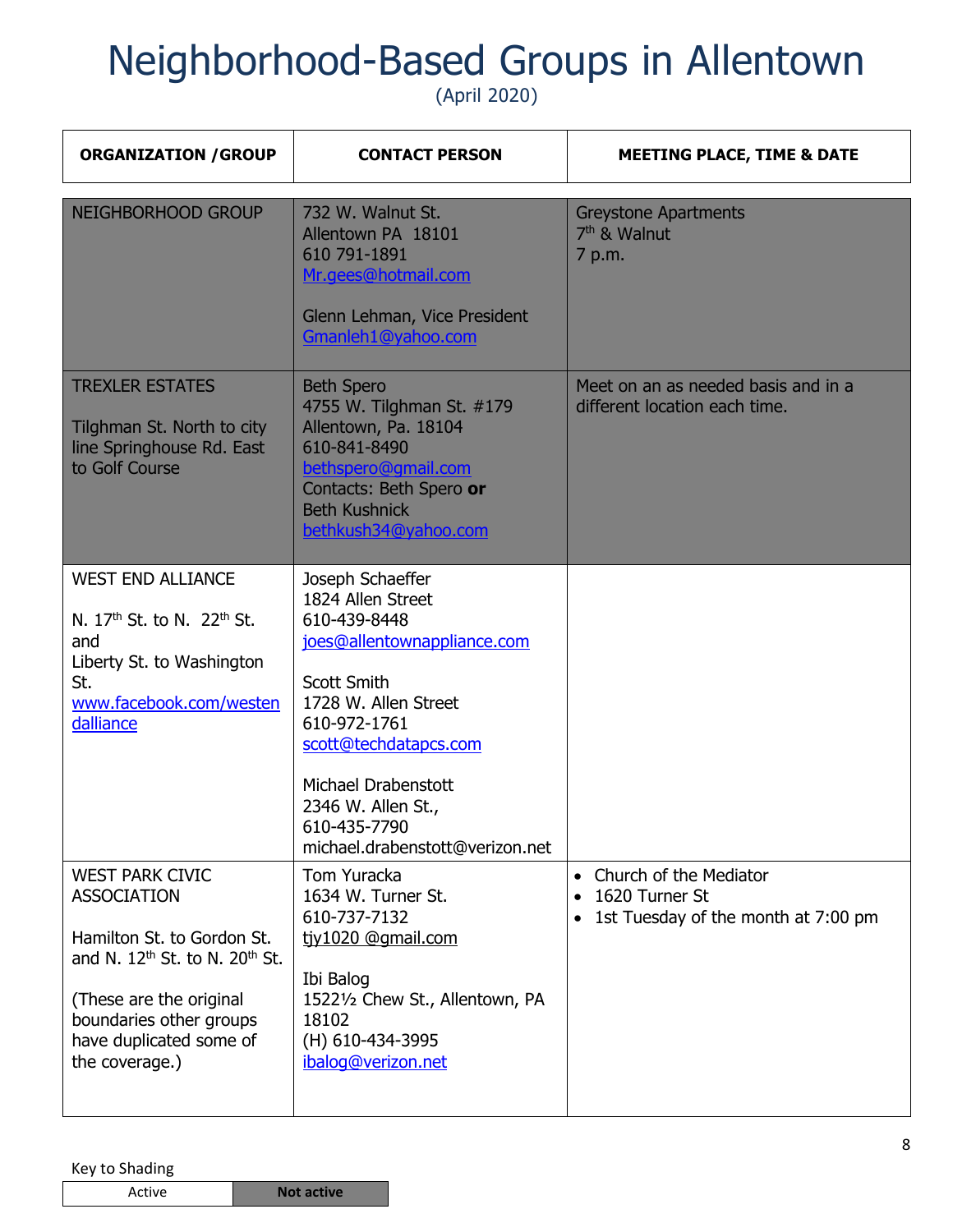| <b>ORGANIZATION / GROUP</b>                                                                                                                                                                                               | <b>CONTACT PERSON</b>                                                                                                                        | <b>MEETING PLACE, TIME &amp; DATE</b>                                                                                                                                                                 |
|---------------------------------------------------------------------------------------------------------------------------------------------------------------------------------------------------------------------------|----------------------------------------------------------------------------------------------------------------------------------------------|-------------------------------------------------------------------------------------------------------------------------------------------------------------------------------------------------------|
| <b>WEST WALNUT</b><br><b>NEIGHBORHOOD ASSO</b><br>S. 15th St. to S. 18 <sup>th</sup> St.<br>and<br>Hamilton St. to Union St.                                                                                              | <b>NOT ACTIVE</b>                                                                                                                            | Michelle Hartung<br>30 S. West St. Allentown, PA 18102<br>610-439-4184<br>Mmh4@lehigh.edu                                                                                                             |
| <b>WEST WATCH</b><br>NEIGHBORHOOD GROUP<br>Use group email below:<br>president@thewestwatch.or<br>$\mathbf{g}$<br>N. 19 <sup>th</sup> St. to Cedar Crest<br>Blvd. and Tilghman St. to<br>South Whitehall boundary<br>line | Pam Palmer<br><b>PO Box 1042</b><br>Allentown, Pa. 18105<br>twwpresident@gmail.com<br>610-437-4570<br>Website-<br>thewestwatch.wordpress.com | <b>West End Youth Center</b><br>848 N. 20th St.<br>Meets 4 tines per year on a Tuesday at 7<br>p.m.                                                                                                   |
|                                                                                                                                                                                                                           |                                                                                                                                              |                                                                                                                                                                                                       |
|                                                                                                                                                                                                                           |                                                                                                                                              |                                                                                                                                                                                                       |
| <b>ALLENTOWN PRESIDENTS</b><br><b>COUNCIL</b>                                                                                                                                                                             | <b>Richard Wilburn</b><br>1039 N. Van Buren St.<br>Allentown, Pa. 18109<br>610-435-2678<br>610-533-8278<br>Cell<br>bopw@ptd.net              | MEETINGS for group presidents or<br>appointed representatives:<br>City Hall<br>$\bullet$<br>5 <sup>th</sup> Floor Conference Room.<br>3rd Thurs., 7:00 pm<br>There is parking available on the street |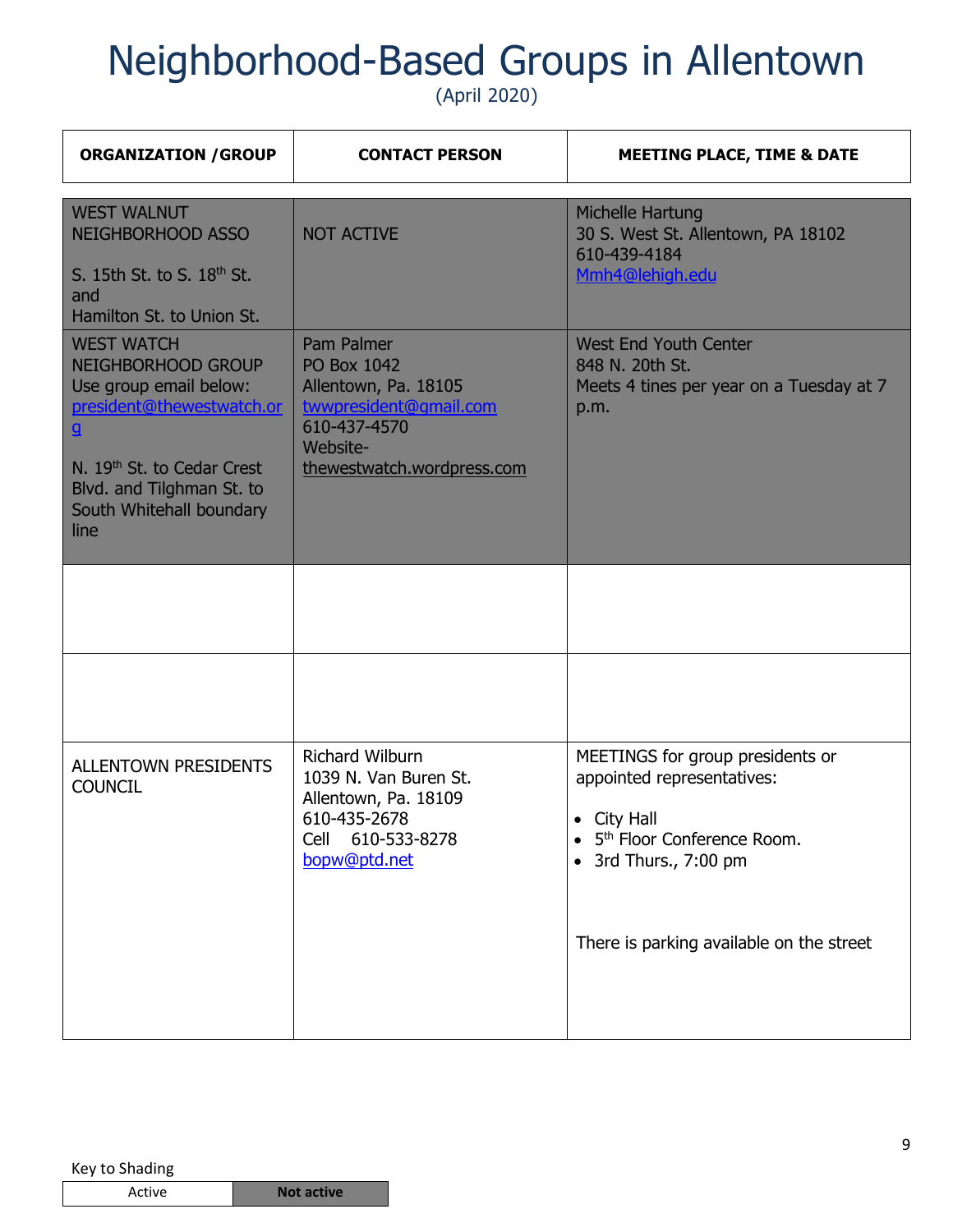| <b>ORGANIZATION / GROUP</b>                             | <b>CONTACT PERSON</b>                                                                                          | <b>MEETING PLACE, TIME &amp; DATE</b>                                                                                                                |  |
|---------------------------------------------------------|----------------------------------------------------------------------------------------------------------------|------------------------------------------------------------------------------------------------------------------------------------------------------|--|
| <b>Groups in Schools</b>                                |                                                                                                                |                                                                                                                                                      |  |
| <b>CENTRAL ELEMENTARY</b><br><b>COMMUNITY MEETING</b>   | Crista Held (Communities In<br>Schools Coordinator,<br>Office: 484-765-5958,<br>heldc@allentownsd.org)         | Central Elementary CIS Classroom<br>$\bullet$<br>829 W. Turner St. Allentown<br>Meets: Second Thursday of the month<br>$\bullet$<br>at 11:30am       |  |
| <b>CLEVELAND ELEMENTARY</b><br><b>COMMUNITY MEETING</b> | Phil Parise (Communities In<br><b>Schools Coordinator</b><br>Office: 484-765-4820,<br>parisep@allentownsd.org) | Cleveland Elementary School Library<br>$\bullet$<br>$\bullet$ 424 9 <sup>th</sup> St. Allentown<br>• Meet: Third Wednesday of the month at<br>9:00am |  |
|                                                         |                                                                                                                |                                                                                                                                                      |  |
|                                                         |                                                                                                                |                                                                                                                                                      |  |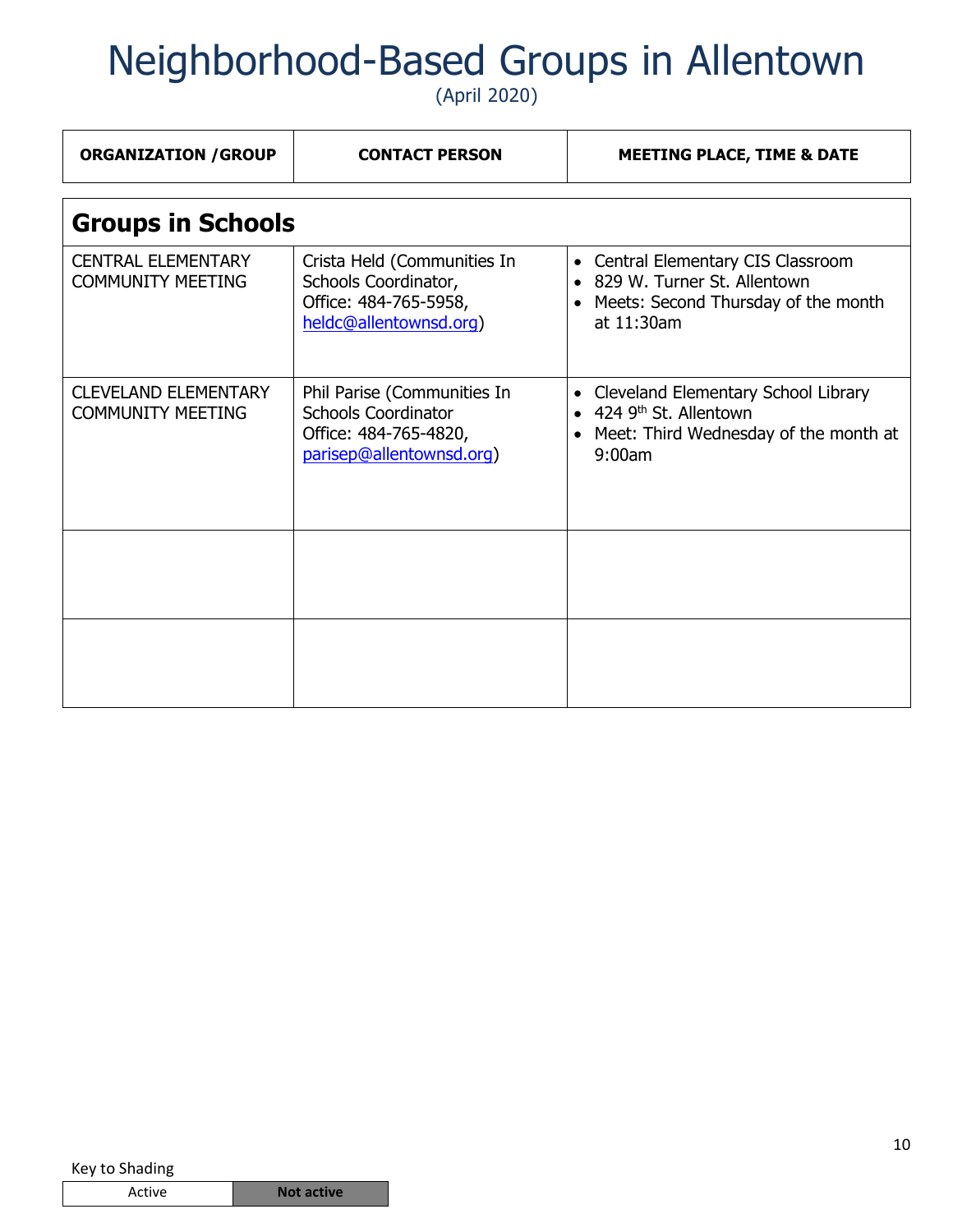| <b>ORGANIZATION / GROUP</b>                                                                            | <b>CONTACT PERSON</b>                                                                                                                                  | <b>MEETING PLACE, TIME &amp; DATE</b> |  |
|--------------------------------------------------------------------------------------------------------|--------------------------------------------------------------------------------------------------------------------------------------------------------|---------------------------------------|--|
| <b>Other Groups/Organizations in the Neighborhood</b>                                                  |                                                                                                                                                        |                                       |  |
| <b>ALLENTOWN PROMISE</b><br><b>NEIGHBORHOOD</b><br>Tilghman to MLK Drive. and<br>Jordan Creek to 12th. | Hasshan Batts, Exec-Dir.<br>Allentown Promise Neighborhood<br>1101 Hamilton Street, Suite 345, 18102<br>610-351-4288<br>F 610-351-4275                 |                                       |  |
| <b>CASA GUADALUPE CENTER</b>                                                                           | Lucy DeLabar, Executive Director<br>218 North 2nd St.<br>Allentown, PA 18102<br>610-435-9902<br>Ldelabar@casalv.org                                    |                                       |  |
| P.O.W.E.R. Northeast<br>(Pennsylvanians Organized<br>to Witness, Empower &<br>Rebuild)                 | Jude-Laure Denis, Executive Director<br>317 N. 4th St., Allentown PA 18102<br>610-434-1260<br>jdenis@powernortheast.org                                |                                       |  |
| CRIME VICTIMS COUNCIL<br>OF LEHIGH VALLEY                                                              | Freda Rafes - Outreach Educator<br>801 Hamilton St., Ste. 300<br>Allentown, PA 18101<br>610-437-6610<br>frafes@cvclv.org                               |                                       |  |
| <b>HISPANIC AMERICAN</b><br>ORGANIZATION INC                                                           | Lupe Pearce - Executive Director<br>452 W. Walnut St.<br>Allentown, PA 18102<br>610-435-5334<br>lpearce@hao-lv.org                                     |                                       |  |
| <b>LEHIGH COUNTY</b><br><b>CONFERENCE OF</b><br><b>CHURCHES</b>                                        | John E. Felch, Jr., D.Sc. - Executive Director<br>457 W Allen St, Allentown, PA 18102<br>610-433-6421 Fax 610-439-8039<br>jfelch@lehighchurches.org    |                                       |  |
| <b>CENTER CITY HOMELESS</b><br><b>INITIATIVE</b>                                                       | Tim Joyce (Valley Youth House, tjoyce@valleyyouthhouse.org)<br>Address: Lehigh Valley - Conference of Churches<br>457 W. Allen St. Allentown, PA 18102 |                                       |  |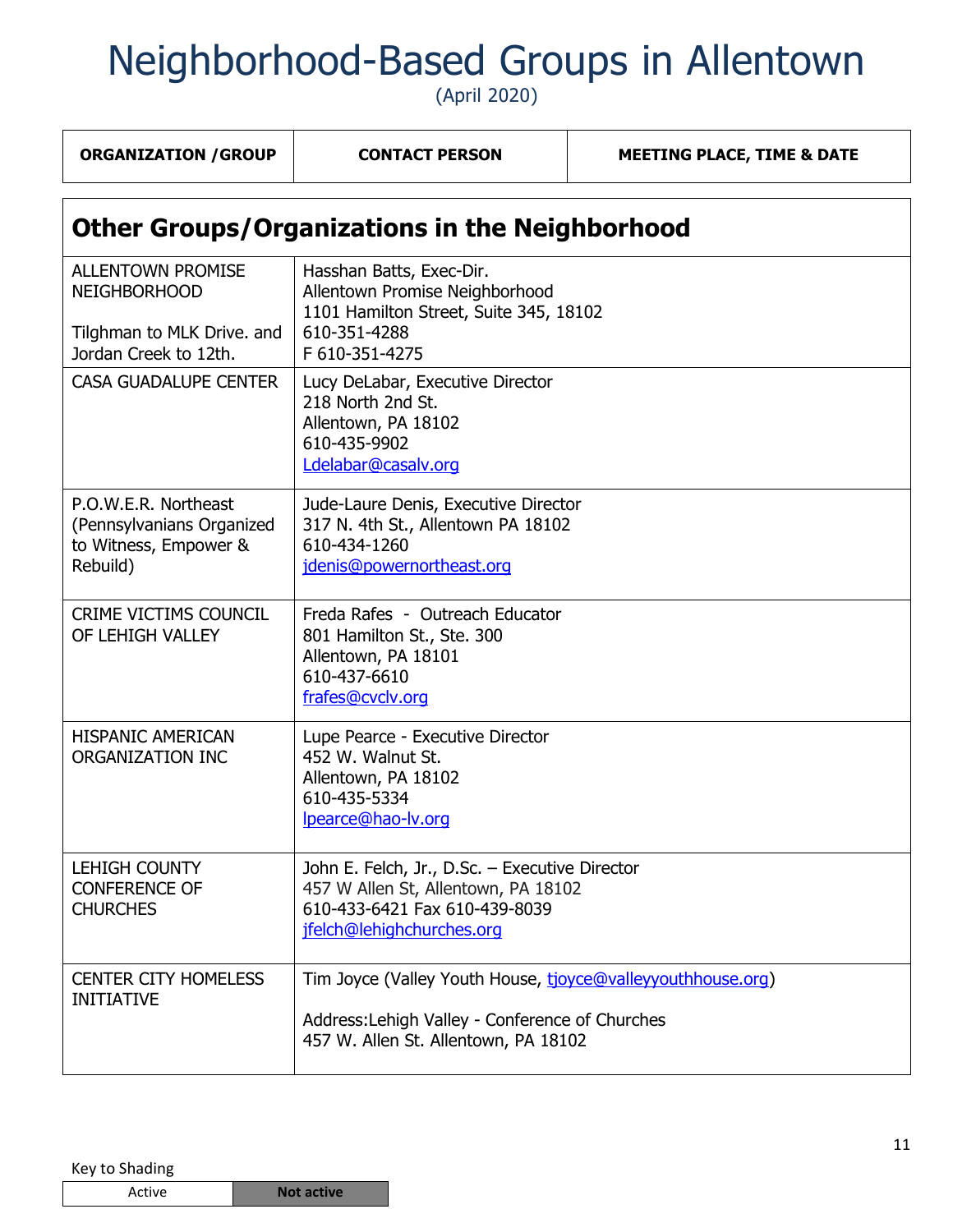| <b>ORGANIZATION / GROUP</b>                  | <b>CONTACT PERSON</b>                                                                                                                                                       | <b>MEETING PLACE, TIME &amp; DATE</b> |
|----------------------------------------------|-----------------------------------------------------------------------------------------------------------------------------------------------------------------------------|---------------------------------------|
| MOSSER VILLAGE FAMILY<br><b>CENTER</b>       | <b>Adrienne Maio</b><br>614 S. Carlisle St., Allentown, PA 18109<br>610-820-4067 or 610-820-9927<br>adrienne.maio@mosservillage.org<br>Board meetings 2nd Thurs., 9:00 a.m. |                                       |
| <b>MOUNTAINVILLE</b><br>MEMORIAL ASSOCIATION | Sylvan Wenrich or Tim Foulds<br>1814 S. 4 <sup>th</sup> St., Allentown, PA 18103                                                                                            |                                       |
| THE NEIGHBORHOOD<br><b>CENTER</b>            | Karen Berard<br>435 N. 7th St.<br>Allentown PA 18102<br>610-434-5799<br>slnc2@verizon.net                                                                                   |                                       |
| <b>COMMUNITY BIKE WORKS</b><br>- ALLENTOWN   | Kim Schaffer, Executive Director<br>235 N Madison St Allentown, PA 18102<br>$(610)$ 434-1140<br>kim@communitybikeworks.org                                                  |                                       |